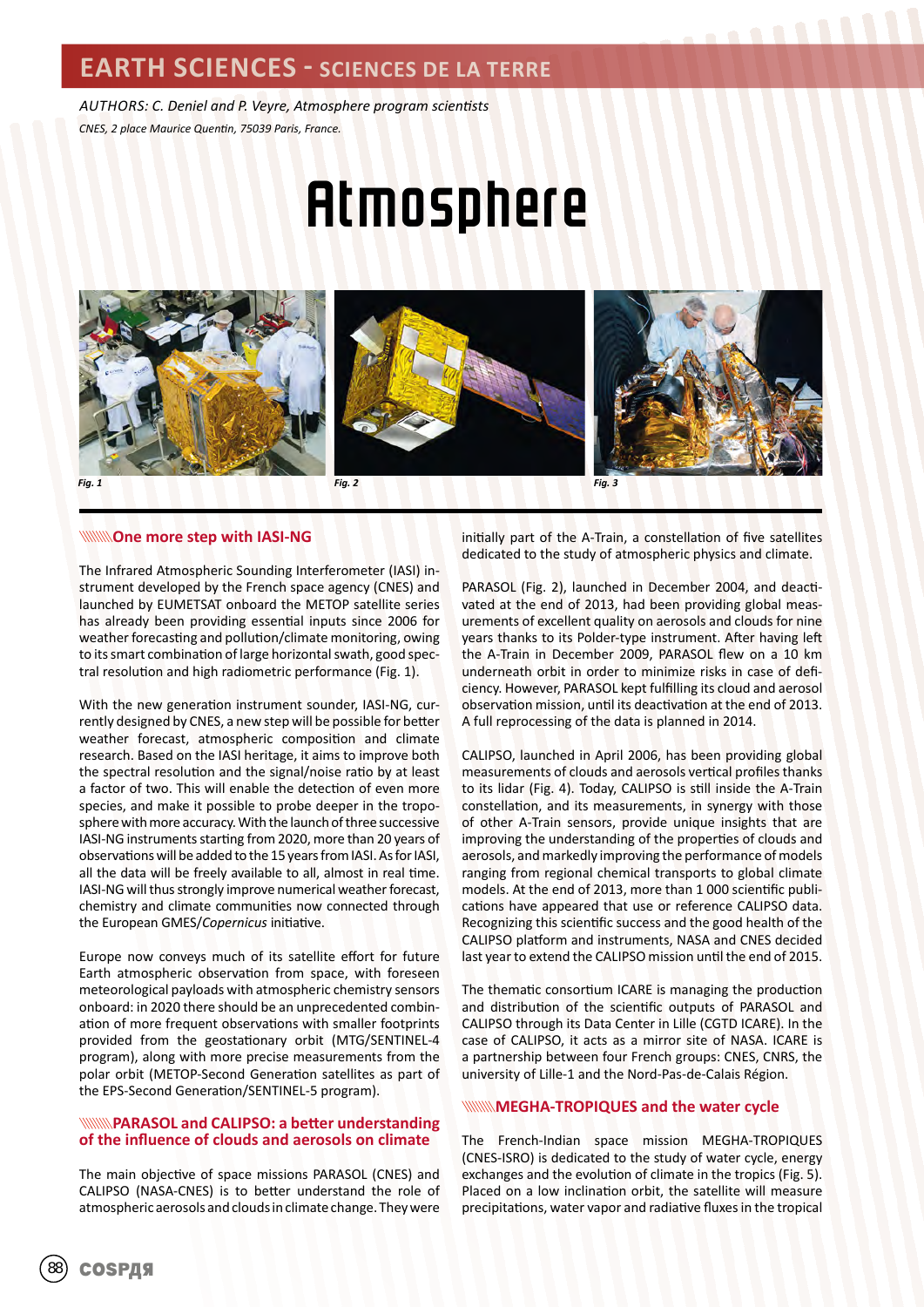

atmosphere with a good revisit rate. It carries four instruments: the microwave imager MADRAS (CNES-ISRO), the microwave sounder SAPHIR (CNES), the Earth radiation budget sensor SCARAB (CNES) and a GPS radio-occultation receptor ROSA (provided by ISRO).

The MEGHA-TROPIQUES satellite was launched on October 12, 2011. Since then, SAPHIR and SCARAB instruments have been functioning nominally (Fig. 3). But at the end of 2011, an anomaly occurred on the MADRAS instrument, leading to the intermittent reception of erroneous data, and in January 2013, a permanent failure occurred. ISRO and CNES teams are currently reprocessing the initial data from MADRAS in order to get corrected files from this instrument until January 2013.

The data from SAPHIR is going to be disseminated by EUMETSAT in near real time, via its Eumetcast system.

A partnership agreement between MEGHA-TROPIQUES and the program GPM (NASA-JAXA) has been signed between CNES and NASA and between ISRO and NASA.

#### *NAMA* **New horizon for greenhouse gas observations from space with MERLIN**

With the MERLIN project, Germany and France will open a new road by using lidar from space to measure methane (CH4). Although methane is less present than carbon dioxide in today's atmosphere, it is a 25 times more effective greenhouse gas on a 100-year timescale. Then, it is the second most important component of the global carbon cycle and it contributes significantly to the warming of the Earth's climate. The MERLIN project is based on a lidar instrument, the first in space to measure greenhouse gas, developed under German Space Administration (DLR) responsibility, onboard the first model of Myriade Evolutions platform, which is developed under CNES responsibility. The project is now in phase B and is planned to be launched before 2020.

#### *[Fig. 1]*

*IASI instrument at Thales Alenia Space. © CNES/ThalesAleniaSpace/SERGE-HENRI, 2013*

*[Fig. 2] Artist view of PARASOL microsatellite. © CNES/ill./ David DUCROS*

*[Fig. 3] Preparation of the SAPHIR instrument for thermal vacuum tests at Intespace. © CNES/Pierre JALBY, 2010*

*[Fig. 4] Artist view of minisatellite CALIPSO. © CNES/ill./CARRIL Pierre, 2004*

*[Fig. 5] Artist view of MEGHA-TROPIQUES satellite. © CNES/PHOTON/REGY Michel, 2011*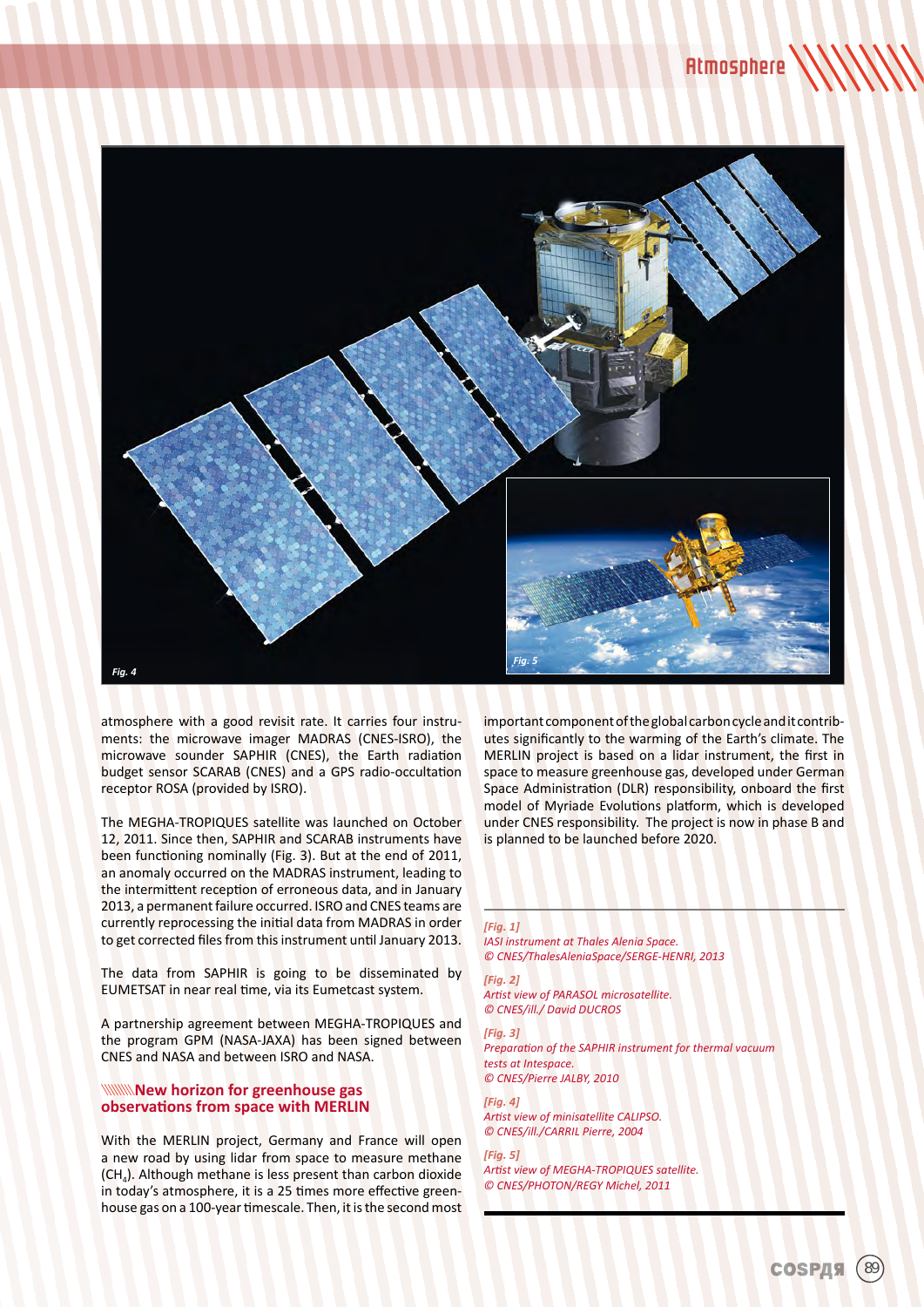*AUTHORS: R. Roca(1) and the members of the MEGHA-TROPIQUES mission (1) LEGOS, UMR 5566, 14 avenue Edouard Belin, 31400 Toulouse, France.*

## Atmosphere

*The MEGHA-TROPIQUES mission: a tool to study the tropical water and energy cycles*

La mission Megha-Tropiques pour l'étude du cycle de l'eau et de l'énergie dans les tropiques

**Abstract:** *MEGHA-TROPIQUES carries on board a suite of payloads dedicated to atmospheric water under all its forms (humidity, clouds, and precipitation) as well as to radiation budget measurement. The mission is on a low inclined orbit that allows a high revisit capability in lines with the fast fluctuations of tropical convection. After more than two years in operation, the very good instrumental and geophysical performances of the mission are summarized.*

**Résumé :** Megha-Tropiques emporte à son bord une série d'instruments dédiés à l'étude de l'eau atmosphérique sous toutes ses formes (humidité, nuages et précipitations) et à la mesure du bilan radiatif. La mission opère sur une orbite faiblement inclinée sur l'équateur qui lui confère une capacité de revisite élevée en adéquation avec les fluctuations rapides de la convection tropicale. Après plus de deux ans en opérations, les très bonnes performances instrumentales et géophysiques sont résumées ci-dessus.

*Megha* stands for clouds in Sanskrit and *Tropiques* for tropics in French and both clearly convey the core interest of the mission: convective clouds in the tropical climate system. The MEGHA-TROPIQUES (MT) mission is jointly operated by CNES and ISRO. The launch took place on October 12, 2011 from Sriharicota, India. The scientific objectives of the mission are structured into four topics. The first deals with the quantification and monitoring of the water and energy budget over the intertropical belt and relies on the MT mission itself as well as international partnerships with various agencies operating other radiation budget instruments and the participants to the Global Precipitation Measurement constellation of which MT is an official member. The second objective is processesoriented and focuses on the understanding of tropical storms' life cycle. The third concerns continental hydrology and flooding risk. Finally, the MT mission also serves operational perspectives thanks to real time delivery of the radiometer data via EUMETSAT to numerical weather prediction centers for assimilation purposes.

To achieve these objectives, a suite of three main instruments has been developed. The MADRAS radiometer is a conical scanning multi frequency microwave imager dedicated to rainfall and precipitable water measurements and includes an original 157 GHz channel for ice clouds monitoring (this instrument stopped delivering scientific data on January 26, 2013). The SAPHIR radiometer is an across-track 6 channels sounder centered around 183 GHz and designed for humidity profiling. The SCARAB instrument is a broad band radiometer operating in the long wave and shortwave spectrum to access the Earth radiation budget at the top of the atmosphere. In complement, a radio-occultation GPS receiver ROSA is profiling the atmosphere. The mission operates from an 867 km height on a quasi-circular orbit at 20° on the equator. The combined effect of the instrument swath and orbit yields to

a unique sampling pattern with up to 5-6 overpasses a day over the 10°-15° latitude band.

The monitoring of the on-board calibration of MADRAS and SAPHIR indicates very stable and low noise performances well within the specifications. A specific campaign of collocation of the SCARAB radiances together with the CERES instrument TERRA on board took place in spring 2012. For each forecasted crossing of the two satellites, an alert was sent to NASA that resulted in an *on-the-fly* reprogramming of the scanning angle of CERES to insure similar observing geometry for both instruments, hence maximizing the valid comparison point number. Statistics show that the two instruments, based on different technologies, do agree with each other within their own instrumental uncertainties: < 1% in the longwave and < 2% in the shortwave, confirming the excellent calibration of SCARAB radiances.

A suite of retrieval algorithms has been developed at the Laboratoire de Météorologie Dynamique and the Laboratoire Atmosphères, Milieux, Observations Spatiales from the Institut Pierre Simon Laplace to take advantage of all these measurements and has been implemented for production on the ICARE facility in Lille. Fig. 1 shows a snap shot of hurricane Sandy over the Caribbean islands using the suite of products. Note that during its early phase, Sandy was sampled 16 times by MT: more than the sum of observations from the DMSP and the TRMM satellites. The instantaneous measurements are furthered combined with the geostationary satellite imagery to compute daily accumulated precipitation, composite storms life cycle statistics, etc. An extensive validation effort has been performed based on systematic comparisons with ground-based data with emphasis on the West African and Indian monsoon region. Polarimetric and weather radars, rain gauges networks and radiosondes have been confronted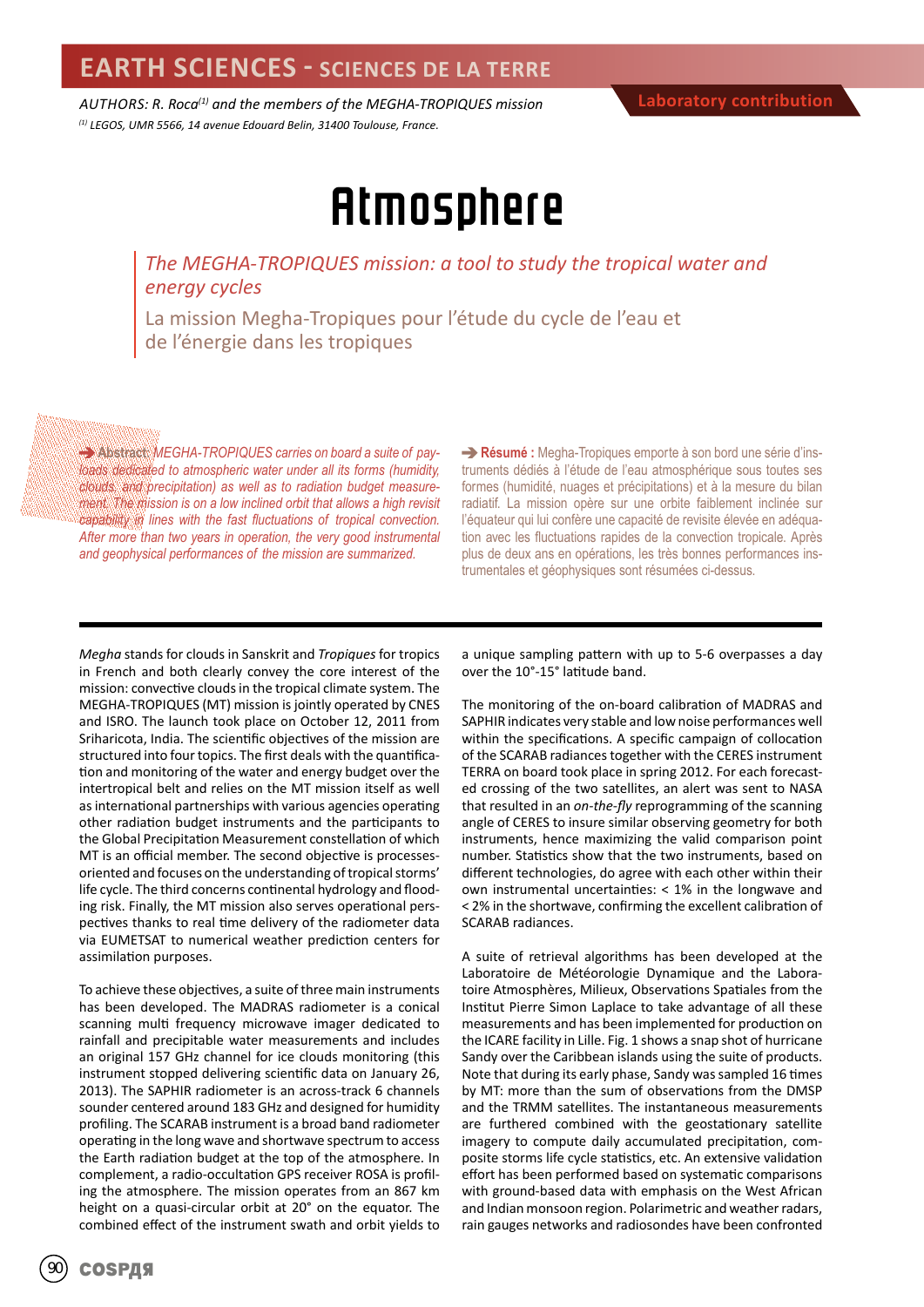Atmosphere





to the satellite derived quantities. Daily rainfall is shown to agree well to the surface network exhibiting high temporal correlation, low bias and rms (∼10-20%). Note that the inclusion of the MADRAS derived instantaneous rain rate estimate in the accumulated product improves significantly the comparison with *in situ* data. Similarly, layered relative humidity from SAPHIR is characterized by an excellent agreement with the large collection of high quality soundings obtained during the CINDY/DYNAMO campaign (RMS < 10%). Radiation budget estimates have been shown to agree with the CERES flux products within a small 6%. Preliminary assimilation test of the SAPHIR radiances in the METEO-FRANCE forecast system reveals the benefit to the overall system (Fig. 2). The positive impact of SAPHIR data is seen in the forecast of the lower level humidity distribution up to five days.

After a long commissioning phase, the MEGHA-TROPIQUES mission is now ready so that both the scientific and the operational communities can benefit from its excellent performances.  $\int_0^{\infty}$ 





#### *[Fig. 1]*

*Hurricane Sandy observed by MEGHA-TROPIQUES. a) rainfall (mm/h) from MADRAS, b) upper tropospheric humidity from SAPHIR (%) and c) outgoing longwave radiation from SCARAB (Wm-2). © Courtesy of Nicolas Viltard, LATMOS/CNRS*

#### *[Fig. 2]*

*Improvements of innovation statistics of MHS/METOP-A and SAPHIR/ MT when SAPHIR is assimilated into the ARPEGE global model operational at METEO-FRANCE. Innovation statistics are defined as the standard deviation of difference: observation minus modelsimulated observations. In full lines, the simulated observations are based on short-range model forecasts and in dashed lines they are based on model analysis. Black lines are for the control experiment, and blue lines correspond to the experiment with SAPHIR data assimilated.*

*© Courtesy of Philippe Chambon, CNRM/METEO-FRANCE*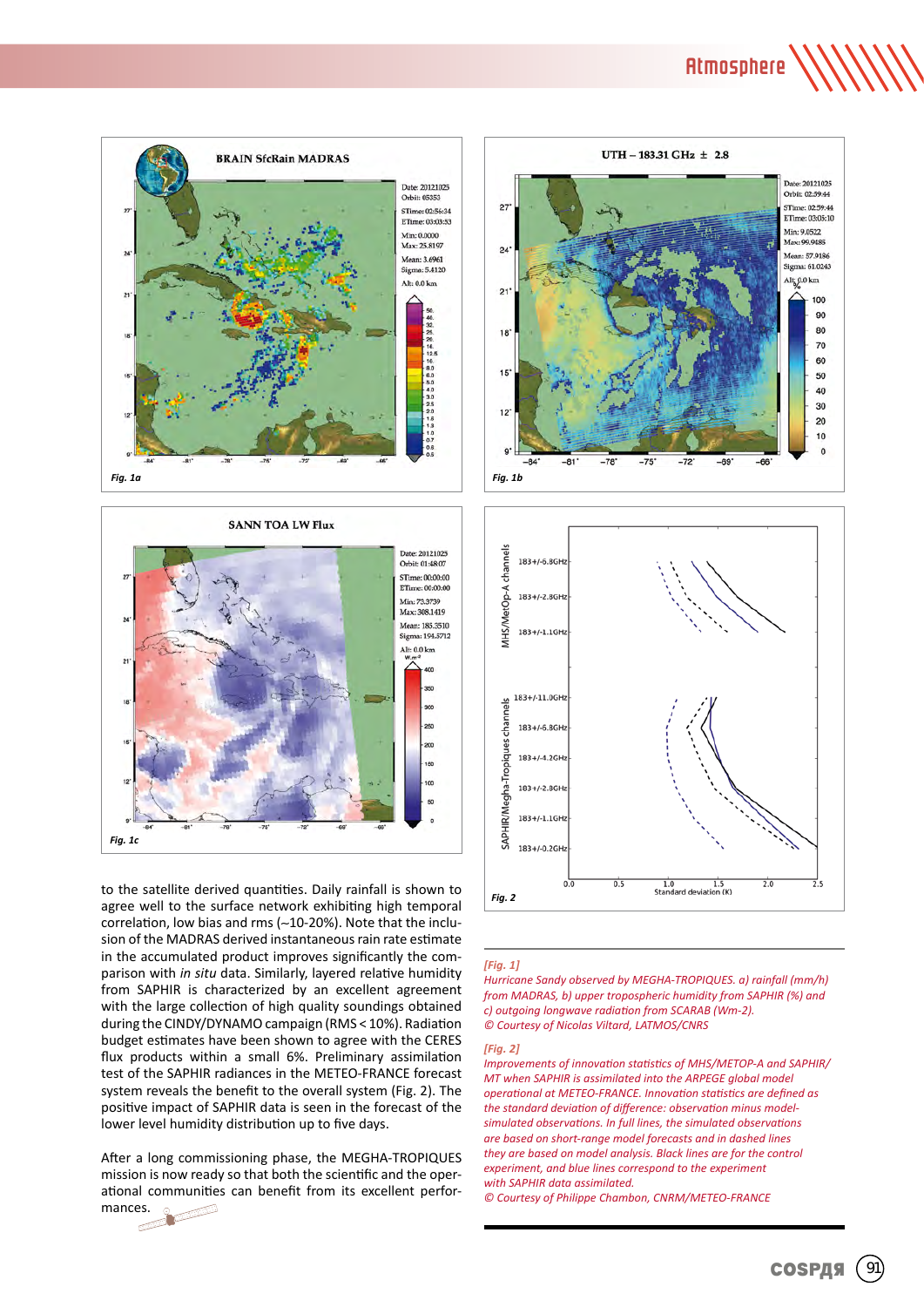### **EARTH SCIENCES - SCIENCES DE LA TERRE**

*AUTHOR: C. Crevoisier(1)*

*(1) Laboratoire de Météorologie Dynamique (LMD), Ecole Polytechnique, UMR 8359, route de Saclay, 91128 Palaiseau Cedex, France.*

## Atmosphere

*IASI, an extraordinary asset to monitor essential climate variables* Iasi, un atout extraordinaire pour le suivi des variables climatiques essentielles

**Abstract:** *Launched onboard METOP-A in 2006 and METOP-B in 2012, the Infrared Atmospheric Sounding Interferometer (IASI) developed by CNES in collaboration with EUMETSAT has demons*trated its capability to establish robust long term data records of *several essential climate variables, to assess potential trends, and to detect signatures of specific climate events, such as ENSO, at both global and regional scales.*

**Résumé :** Lancé à bord des satellites Metop-A en 2006 et Metop-B en 2012, l'Interféromètre Atmosphérique de Sondage Infrarouge (Iasi), développé par le CNES en collaboration avec EUMETSAT a d'ores et déjà démontré sa capacité à suivre sur le long terme de nombreuses variables climatiques essentielles, à repérer leurs tendances potentielles et à détecter les signatures de certains évènements climatiques tel l'Enso, à des échelles tant régionales que globales.

Infrared sounders are a key element of space observation of the Earth system. They enable the monitoring of several thermodynamic, chemistry and climate variables over land and sea, both night and day. In particular, the Infrared Atmospheric Sounding Interferometer (IASI), flying onboard METOP-A since October 2006 and METOP-B since September 2012, has demonstrated the possibility to retrieve or detect several chemistry and climate variables from hyperspectral infrared observation [1] on both regional and global scales. IASI has given access to species that had never previously been observed from space on a global scale and enables the monitoring of key gases for climate and atmospheric chemistry in quasi near real time. IASI has also highlighted the benefit of high-performance infrared sounders for numerical weather prevision applications.

In compliance with recommendations from international programs, such as the World Climate Research Program (WCRP) or the Global Climate Observing System (GCOS), IASI contributes to the establishment of robust long term data records of several Essential Climate Variables (ECVs). Out of the 16 atmospheric ECVs as defined by GCOS, 12 are actually monitored by IASI. Among them, we can mention:

- (i) clouds properties: pressure, temperature, emissivity of all clouds, as well as ice water path, effective particle size and indication of particle shape of semi-transparent cirrus, day and night. These properties are then used to understand cloud formation in combination with upper tropospheric relative humidity, aerosols and cloud radiative budget;
- (ii) greenhouse gases [2]: mid-tropospheric columns of  $CO<sub>2</sub>$ ,  $CH<sub>4</sub>$  and CO over both land and sea, day and night, with the aim of better understanding surface sources and sinks and related processes (transport, fire emissions);
- (iii) dust aerosols properties [3] at 10 μm (preferential detection of dust aerosol coarse mode): optical depth, vertical distribution, size and analysis of their interaction with the climate system;
- (iv) continental surface characteristics [4]: surface temperature and emissivity continuous spectrum at 0.05 µm resolution between 3.7 and 14.0 µm in order to improve the retrieval of tropospheric properties and to estimate the radiative budget.

The climatologies of these ECVs derived over six years (2007- 2012) from METOP-A IASI observations at the Laboratoire de Météorologie Dynamique are plotted in Fig.1. Their analyses have particularly highlighted the potential of IASI not only to monitor the evolution of ECVs on the long-term, but also to assess their potential trends, and to detect signatures of specific climate events. For instance, a severe drought occurred in the Amazon region from mid-2009 to the end of 2010 originating from the combination of El Niño conditions during the wet season followed by a warming of the tropical North Atlantic during the dry season (Fig. 2). This drought induced a decrease of  $CH<sub>A</sub>$  atmospheric burden seen by IASI coming from a decrease in wetland emissions; it also induced a strong increase in CO and  $CO<sub>2</sub>$  atmospheric burdens because of a strong increase in fire activity, especially in the so-called "arc of deforestation". This example shows that the simultaneous monitoring of several variables can help a better characterization of regional climate events.

The capability of IASI to accurately monitor the variability and evolution of climate stems from two elements:

(i) properly documented and well calibrated observations associated to outstanding spectral and radiometric stability,